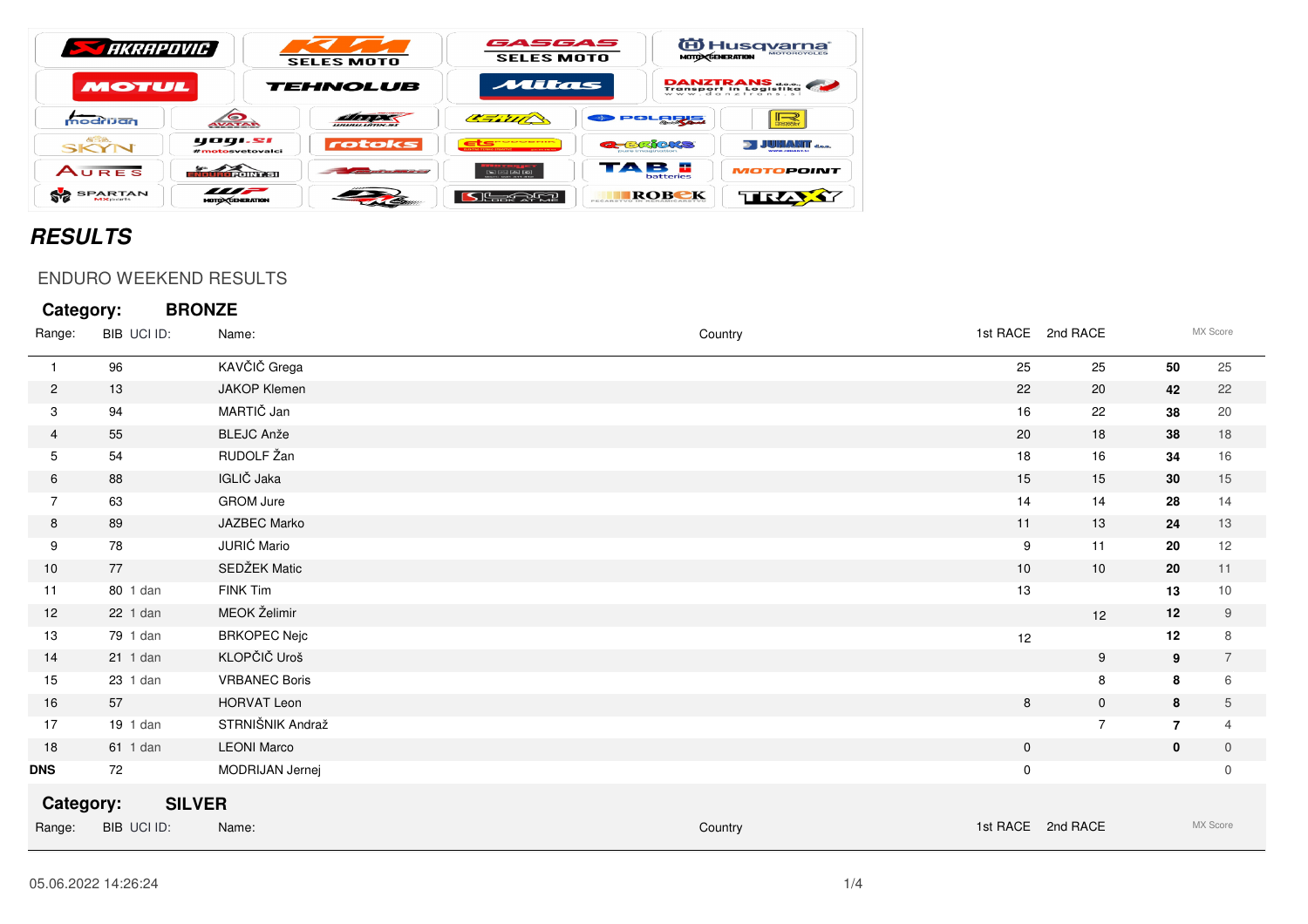|                | 53          | SMOLIČ Boštjan        |         | 25               | 25                | 50              | 25             |
|----------------|-------------|-----------------------|---------|------------------|-------------------|-----------------|----------------|
| $\overline{c}$ | 66          | SEDEJ Miha            |         | 22               | 20                | 42              | 22             |
| 3              | 52          | ŽUPAN Simon           |         | 18               | 22                | 40              | 20             |
| 4              | 15          | <b>GUTMACHER Aleš</b> |         | 20               | 16                | 36              | 18             |
| 5              | 14          | LIPOVŠEK Simon        |         | 16               | 18                | 34              | 16             |
| 6              | 102         | <b>GORIŠEK Peter</b>  |         | 13               | 15                | 28              | 15             |
| $\overline{7}$ | 46          | <b>BEZJAK Aljaž</b>   |         | 14               | 14                | 28              | 14             |
| 8              | 56          | SOKLIČ Januš          |         | 15               | 13                | 28              | 13             |
| 9              | 58          | JUNC Anže             |         | 10               | 12                | 22              | 12             |
| 10             | 73          | NAGODE Rok            |         | $12$             | $\overline{7}$    | 19              | 11             |
| 11             | 91          | GOLAVŠEK Matej        |         | $\boldsymbol{9}$ | 8                 | 17              | $10$           |
| 12             | 75          | ČEKADA Nik            |         | $\,6\,$          | 10                | 16              | 9              |
| 13             | 49          | KOVJANIČ Sašo         |         | $\overline{7}$   | 9                 | 16              | 8              |
| 14             | 71          | NAGODE Žan            |         | $\overline{4}$   | 11                | 15              | $\overline{7}$ |
| 15             | 51          | KOVAČIČ Miha          |         | 8                | 6                 | 14              | 6              |
| 16             | 87 1 dan    | ŽIBERT Uroš           |         | 11               |                   | 11              | 5              |
| 17             | 90          | PRISTOVNIK Uroš       |         | $\sqrt{5}$       | 4                 | 9               | $\overline{4}$ |
| 18             | 68          | TOMINIĆ Giovanni      |         | $\mathbf 0$      | $5\phantom{.0}$   | $5\phantom{.0}$ | 3              |
| 19             | 70          | <b>MAVSAR Nejc</b>    |         | 3                | $\overline{2}$    | 5               | $\overline{2}$ |
| 20             | 47          | ŠVARC Boštjan         |         | $\boldsymbol{0}$ | $\mathbf{3}$      | $\mathbf{3}$    | $\mathbf{1}$   |
| 21             | 74          | ČUK Kristjan          |         | $\mathbf{1}$     | $\mathbf{1}$      | $\overline{2}$  | $\mathbf 0$    |
| 22             | 86 1 dan    | <b>LUZAR Gregor</b>   |         | $\sqrt{2}$       |                   | $\overline{2}$  | $\mathbf 0$    |
| 23             | 76 1 dan    | <b>HVALA Martin</b>   |         | $\mathbf 0$      |                   | $\mathbf{0}$    | 0              |
| 24             | 48          | <b>LIPOVNIK Simon</b> |         | $\mathbf 0$      | $\mathbf 0$       | 0               | $\mathbf 0$    |
| 25             | 50          | HRŽENJAK Jure         |         | $\mathbf 0$      | $\mathbf 0$       | 0               | $\mathbf 0$    |
| 26             | 100         | SLANIČ Davorin        |         | $\mathbf 0$      | $\mathbf 0$       | $\mathbf 0$     | $\mathbf 0$    |
| Category:      |             | 50 VETERAN            |         |                  |                   |                 |                |
| Range:         | BIB UCI ID: | Name:                 | Country |                  | 1st RACE 2nd RACE |                 | MX Score       |
| $\mathbf{1}$   | 81          | PRETNAR Janez         |         | 25               | 25                | 50              | 25             |
| $\mathcal{P}$  | 5           | <b>STERCHI Walter</b> |         | 22               | 22                | 44              | 22             |

| ՟          |    | <b>STERCHI Walter</b>  | 22 | 22 | 44 | 22     |
|------------|----|------------------------|----|----|----|--------|
|            | 85 | KRAŠKOVIČ Gregor       | 20 | 18 | 38 | 20     |
|            | 45 | <b>NOVAK David</b>     | 18 | 15 | 33 | 18     |
|            | 95 | ŠIMNIC Urban           | 16 | 16 | 32 | 16     |
|            | 69 | IPSA Sergio            |    | 20 | 20 | $\sim$ |
| <b>DNS</b> | 83 | <b>KLANCNIK Franco</b> |    |    |    |        |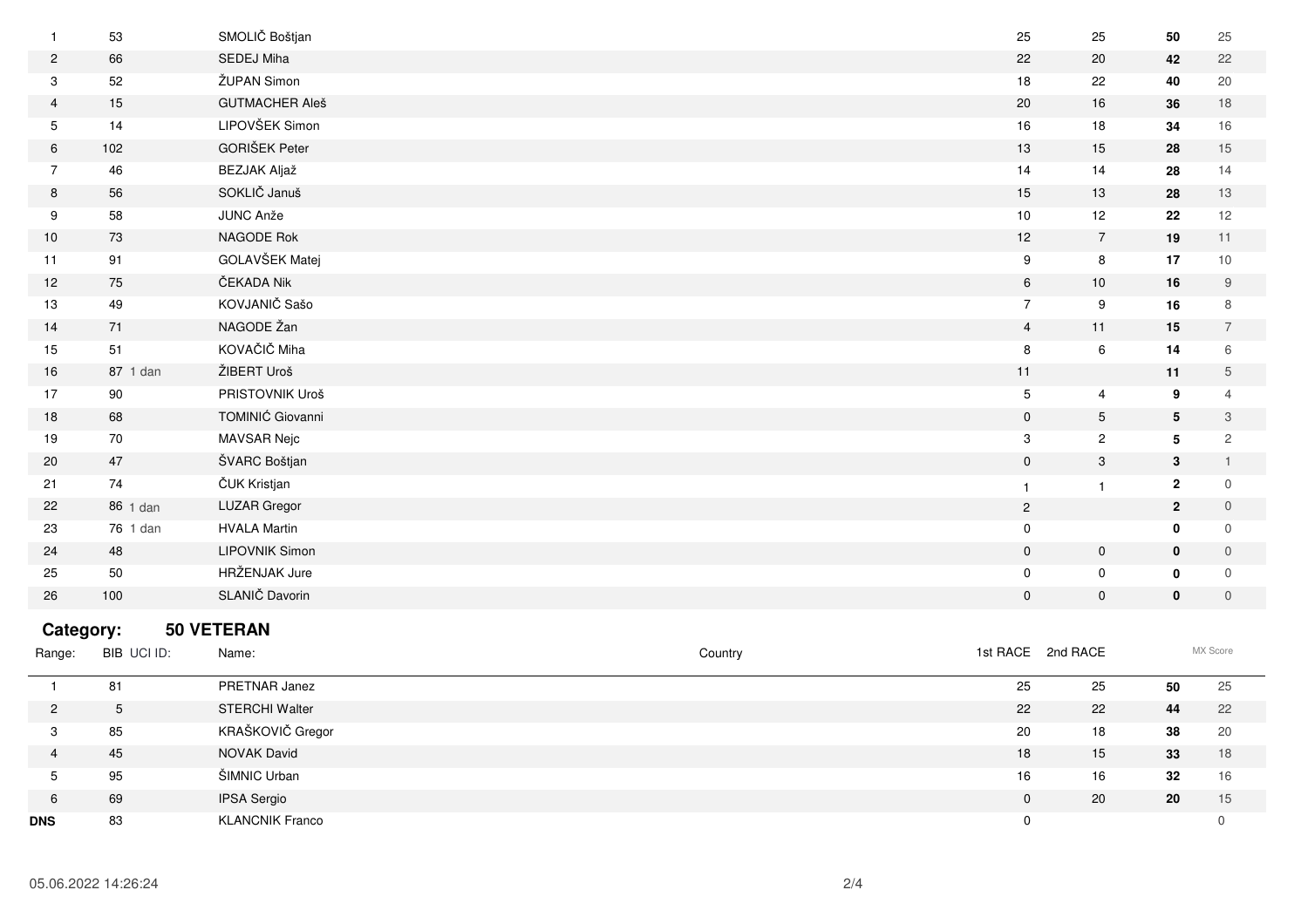| Category:      |                  |                | <b>60 VETERAN</b>      |             |                   |            |                  |
|----------------|------------------|----------------|------------------------|-------------|-------------------|------------|------------------|
| Range:         |                  | BIB UCI ID:    | Name:                  | Country     | 1st RACE 2nd RACE |            | MX Score         |
| $\mathbf{1}$   | 62               |                | <b>KORENIKA Franco</b> | 25          | 25                | 50         | 25               |
| $\overline{c}$ | 67               |                | <b>BEDZELI Nenad</b>   | 22          | 22                | 44         | 22               |
| Category:      |                  | <b>GOLD 25</b> |                        |             |                   |            |                  |
| Range:         |                  | BIB UCI ID:    | Name:                  | Country     | 1st RACE 2nd RACE |            | MX Score         |
| $\mathbf{1}$   | 6                |                | PODOBNIK Nik           | 22          | 25                | 47         | 25               |
| $\overline{c}$ | $\overline{7}$   |                | KRŽIČ Tilen            | 25          | 18                | 43         | 22               |
| 3              | 16               |                | <b>BREJC Bor</b>       | 18          | 22                | 40         | 20               |
| $\overline{4}$ | $\boldsymbol{9}$ |                | <b>SPENDL Dominic</b>  | 20          | 20                | 40         | 18               |
| Category:      |                  | <b>GOLD 35</b> |                        |             |                   |            |                  |
| Range:         |                  | BIB UCI ID:    | Name:                  | Country     | 1st RACE 2nd RACE |            | MX Score         |
| $\mathbf{1}$   | $\, 8$           |                | <b>KUTNAR Luka</b>     | 25          | 25                | 50         | 25               |
| $\overline{c}$ | 11               |                | ČERNE Andraž           | 22          | 20                | 42         | 22               |
| 3              | $\overline{2}$   |                | SCHÖSSWENDTER Thomas   | 20          | 18                | 38         | 20               |
| 4              | $10$             |                | SALBRECHTER Florian    | $\mathbf 0$ | 22                | 22         | 18               |
| Category:      |                  |                | <b>40 VETERAN</b>      |             |                   |            |                  |
| Range:         |                  | BIB UCI ID:    | Name:                  | Country     | 1st RACE 2nd RACE |            | MX Score         |
| $\mathbf{1}$   | 82               |                | PENCA Janez            | 22          | 25                | 47         | 25               |
| $\overline{c}$ | 92               |                | GRIL Aljoša            | 25          | 22                | 47         | 22               |
| $\mathbf{3}$   | 17               |                | JELENC Janez           | 20          | 20                | 40         | 20               |
| 4              | 60               |                | GROM-LAP Kristjan      | 18          | $18$              | 36         | $18$             |
| 5              | 101              |                | PILETIČ Miha           | 16          | 16                | 32         | 16               |
| 6              | 65               |                | PODOBNIK Toni          | 15          | 15                | 30         | 15               |
| $\overline{7}$ | 98               |                | DVORŠAK Stanko         | 13          | 14                | 27         | 14               |
| 8              | 64               |                | <b>KOMPA Andreas</b>   | 14          | 11                | 25         | 13               |
| 9              | 93               |                | JAN Marko              | 11          | 13                | 24         | 12               |
| 10             | 44               |                | PAVLIČ Tomislav        | 12          | 12                | 24         | 11               |
| 11             | 84               |                | MUHIČ Matej            | 9           | 10                | 19         | 10               |
| 12             | 97               |                | <b>VISTER Borut</b>    | 8           | 9                 | 17         | $\boldsymbol{9}$ |
| 13             | 99               |                | CRNKO Beno             | 10          | $\mathbf 0$       | ${\bf 10}$ | 8                |